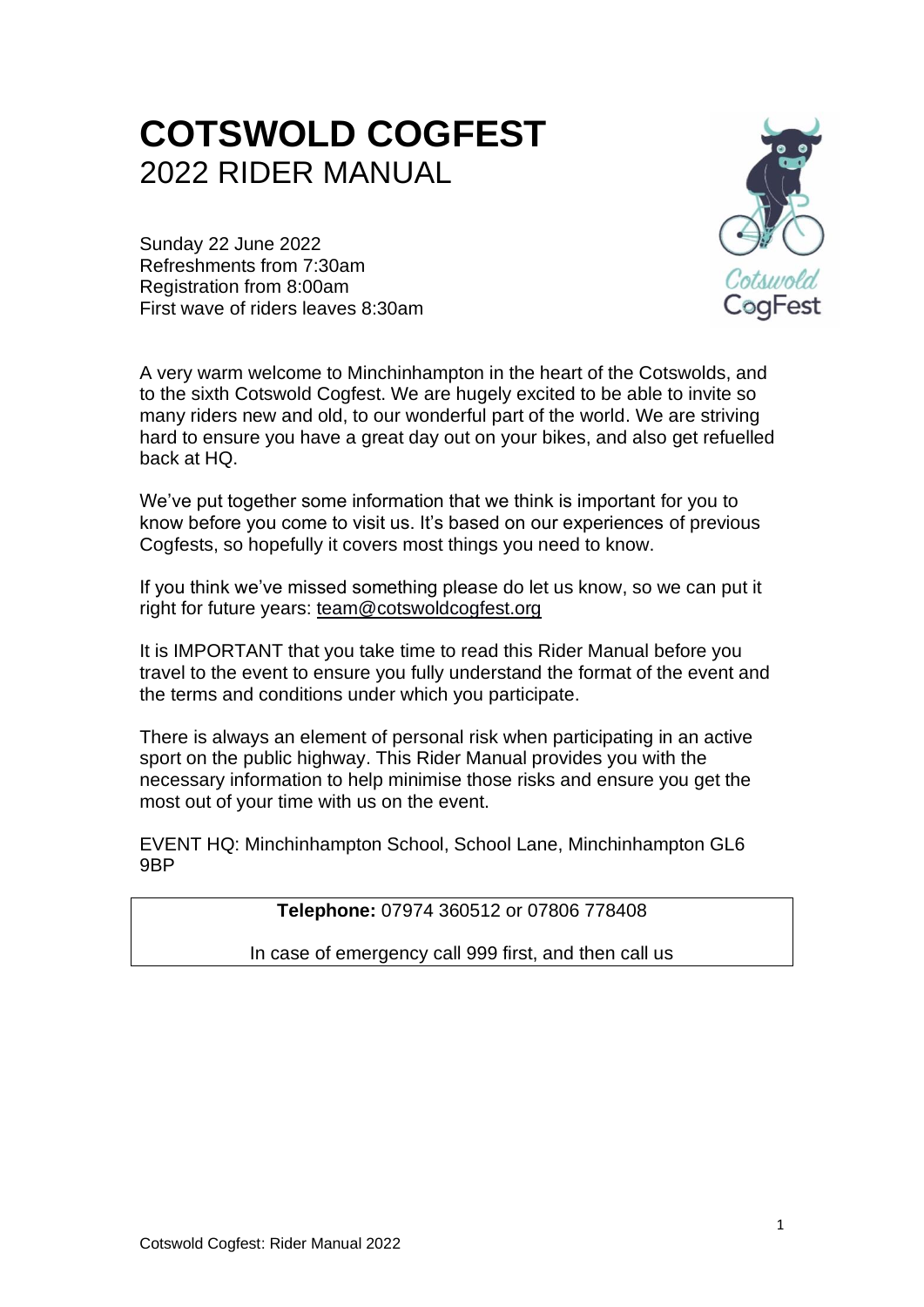#### GETTING TO COGFEST

From Cirencester: Follow A419 for Stroud, past Royal Agricultural University on your left.

After approximately 6.6 miles at roundabout take first exit signposted ''Minchinhampton'.

After approximately 2.2 miles turn left onto Butt Street. Signposted 'Minchinhampton Town Centre'.

Follow into Town Centre. At War Memorial in centre of town turn right into School Lane towards School. There are temporary lights here at the moment. Renovating, unde scaffolding, Pub (The Crown) will be on your left.

Drive up this lane, with the Church on your right. Follow the road around to the right, taking you between the church and the school. From here follow the marshal's directions to park on the common. (We have special permission to park on the Common, please obey the directions from the marshals at all times. Please take care of the surface)

#### MAPS



1. Where is Minchinhampton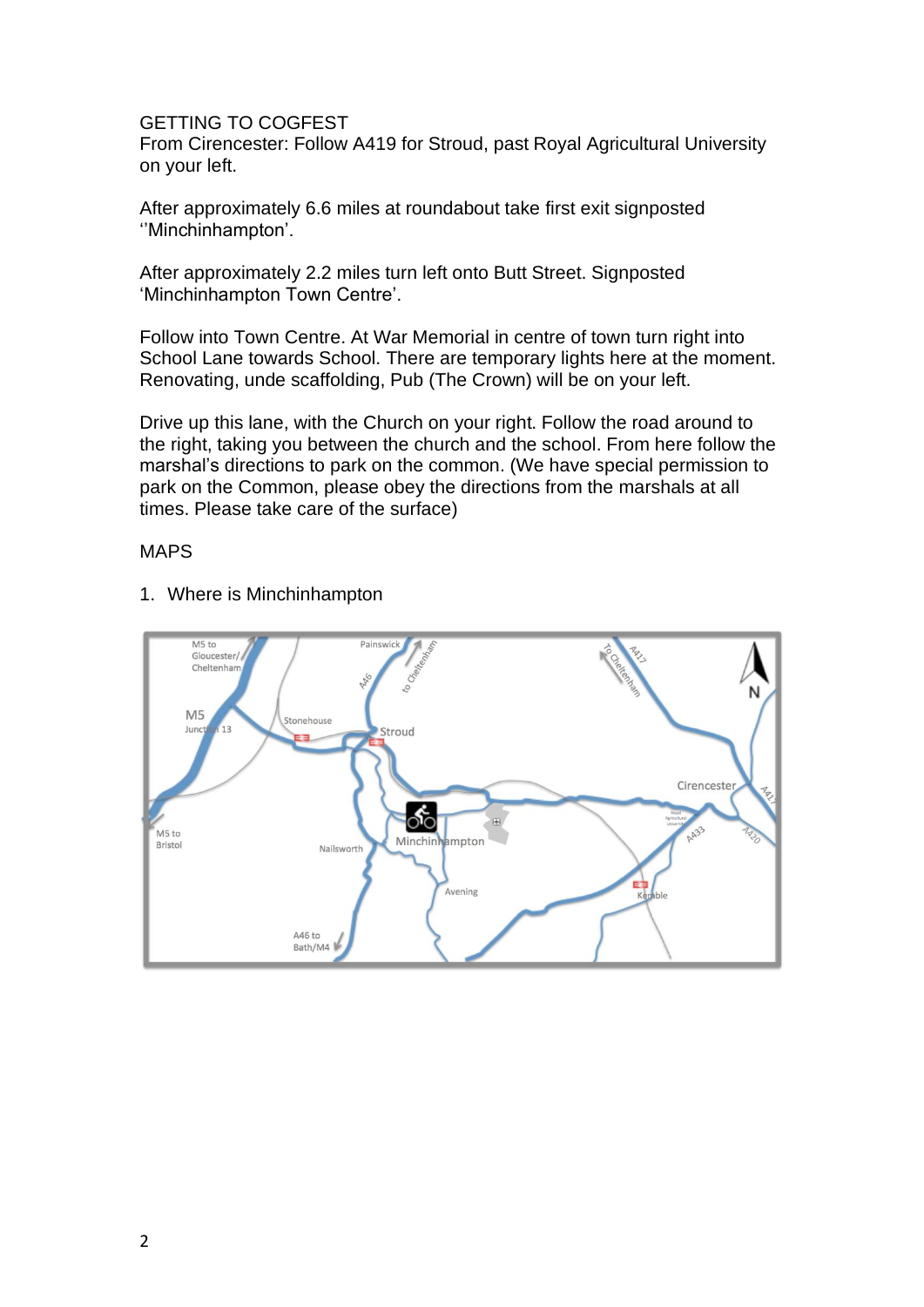# 2. Getting to Minchinhampton



# 3. In the Town.



# PARKING:

There should be ample parking on Minchinhampton Common. Please follow the directions of the parking marshals; they are there to get you parked as quickly as possible.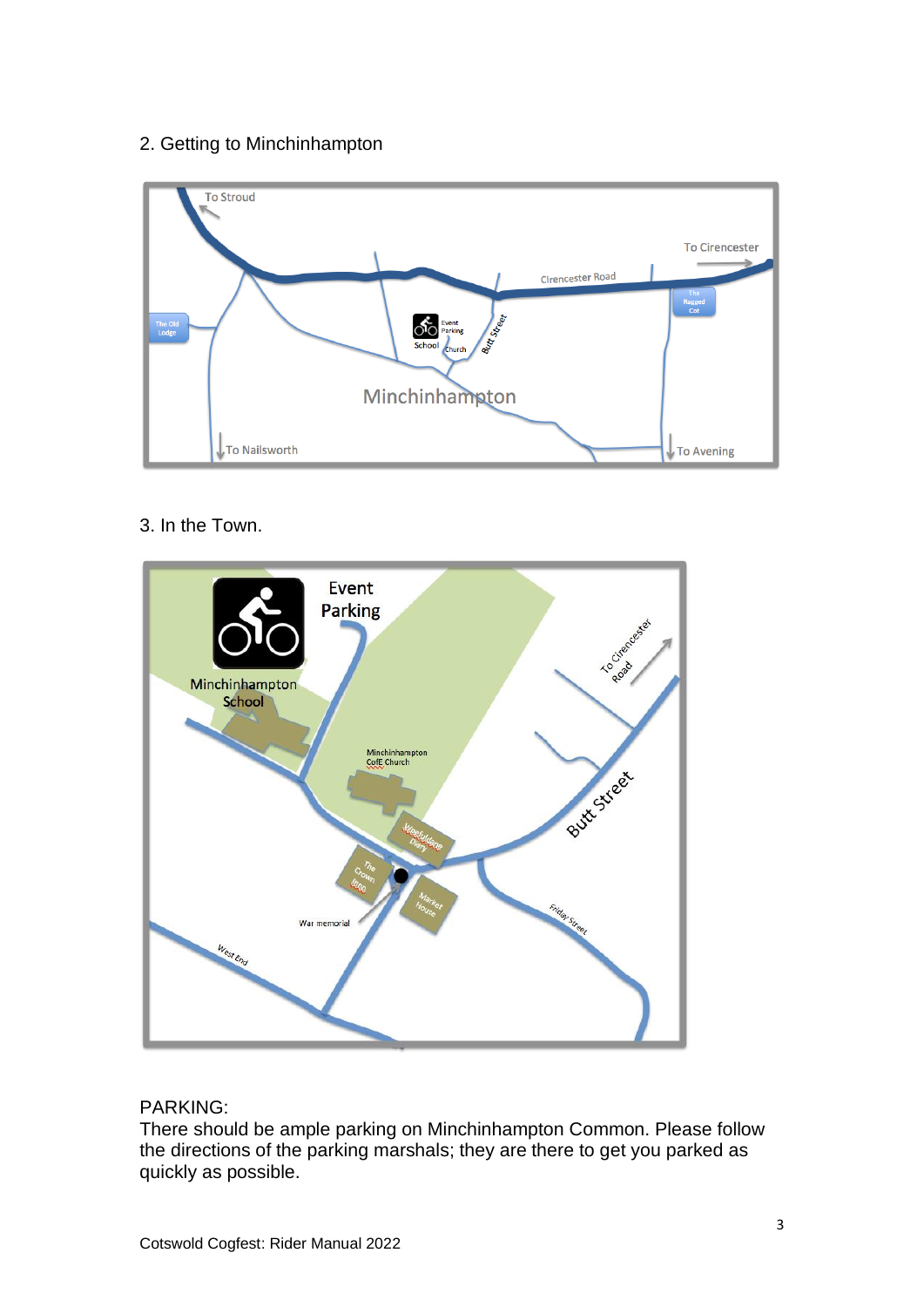# HQ FACILITIES

Toilets – there will be a number of portable toilets at the school on the day.

Security - Please do not leave anything on site during the day. We would recommend you return your belongings to your car. We cannot be held responsible for any loss at any location.

# REGISTRATION

Event registration will open at 8am and will be clearly signposted near the main school building. Please locate the correct table to sign on (set out alphabetically by last name) and follow the directions.

When you register, you will be given your bike number. The number should be attached to the front of your handlebars using the zip ties supplied. There will also be the contact details for Cotswold Cogfest support team.

Please sign back in when you return. This way we know you've safely arrived back.

#### BREAKFAST SERVICE:

There will be a breakfast service available from approximately 7:30am – this will include tea, coffee, bacon rolls, a veggie option, for purchase before your ride.

# TERMS & CONDITIONS:

All riders should understand that by entering Cotswold Cogfest they are agreeing to the following terms and conditions:

1. Participants are responsible for the roadworthiness of their own cycle.

2. No accompanying vehicles are allowed to follow riders. Any participant failing to observe this regulation will be withdrawn from the event.

3. This event is not a race or trial of speed, but a personal challenge and as such there will be no list published which sorts riders either in finishing time or finishing position order.

4. As the event takes place on the open road, riders must abide by the Highway Code at all times. Riders should be aware that when riding on a public highway the function of any signage is only to indicate direction and that riders must decide whether the movement is safe.

5. The wearing of Hard Shell Style Helmets is compulsory for all riders under UCI regulations for 2018. If you don't have a proper helmet you cannot take part.

6. All participants under the age of eighteen must gain the consent of their parent/guardian prior to completing their entry. Participants must be a minimum of 14 years old, and a parent or guardian must accompany riders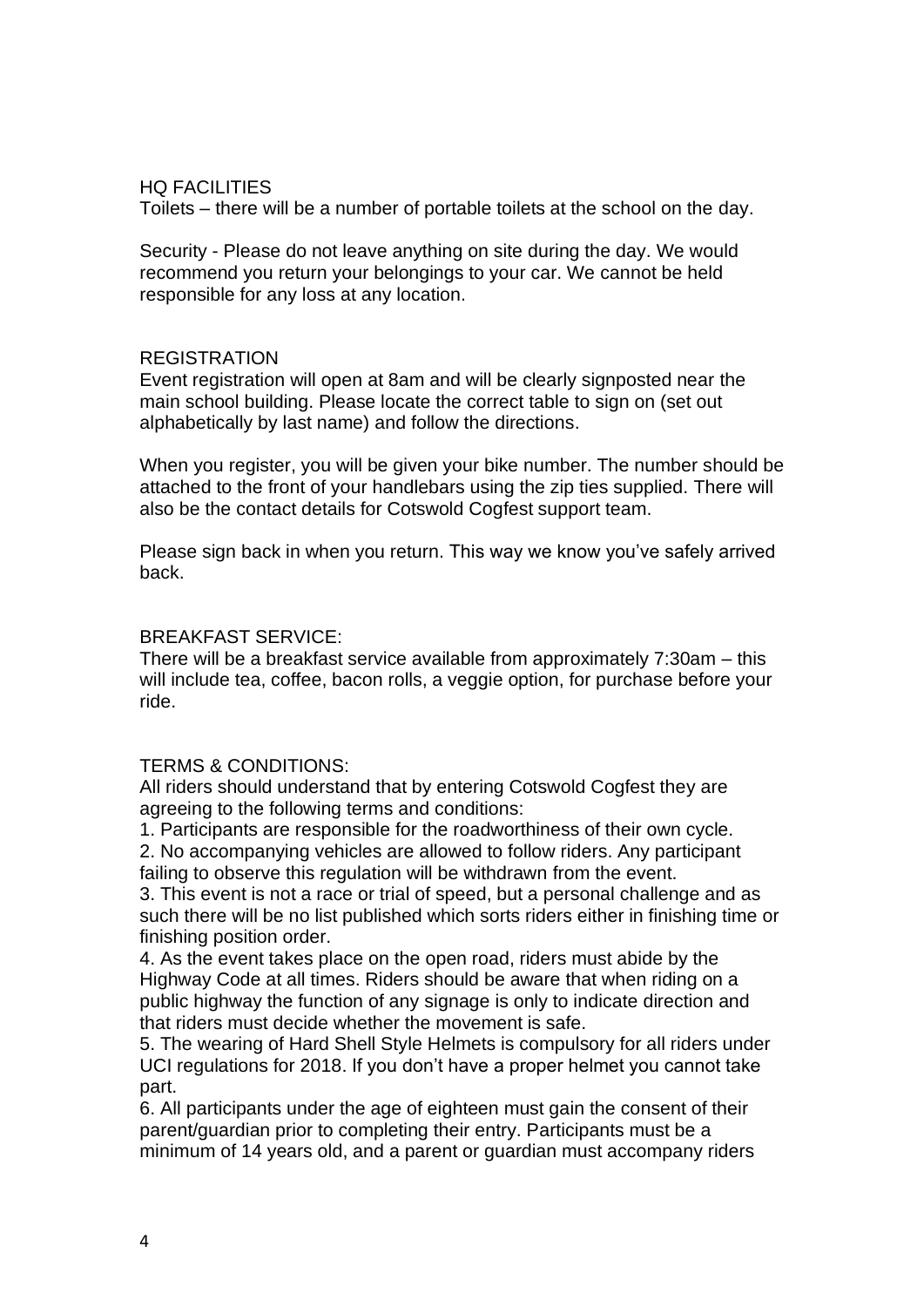under the age of eighteen. Participants under the age of eighteen must also supply a signed consent form.

7. The use of triathlon handlebars is discouraged. However, where riders do have them fitted they are not to be used when riding in a group.

8. Riders participate in this event entirely at their own risk and must rely on their own ability in dealing with all hazards and must ride in a manner that is safe to themselves and others.

9. No liability whatsoever shall attach to the organiser/promoter, promoting club/organisation, event sponsors, British Cycling or any event official or member of British Cycling or member of Cotswold Cogfest, or

Minchinhampton School PTA, in respect of any injury, loss or damage suffered by riders in or by reason of the event, unless such injury, loss or damage is proven to be caused by the negligence of the aforementioned. If riders do not abide by these terms and conditions the organisers will make all reasonable efforts to remove them from the event, and British Cycling will use all efforts to restrict participation in future British Cycling competitive and noncompetitive events.

#### REFUND POLICY

Applications are strictly personal, firm and binding and fees shall not be refunded for any reason.

Applications cannot, under any circumstances, be transferred to another person.

#### STARTING PROCEDURE

Registration will be from 8:00am. All riders must come and sign in before they ride.

Riders will be able to start from 8.30am following the briefing given by the Event Team. Riders will be set off in small groups at suitable intervals. Please ensure you listen carefully to the briefing given, as it will include important safety information about your ride. ALL riders must be on the road by 9.30am at the latest.

We will start people in small groups, so we can spread riders out at the start and avoid bunching through the town at the start. Inevitably this will mean a bit of waiting around – maybe grab another coffee?

Please be aware of your personal ability, the course will close at 4.00pm – therefore if you think you will struggle to get back before this please time make sure you are on the start line ready to leave at 8.30am in one of the early groups.

#### ROUTE SIGNING

The route will be fully signed with black arrows on a yellow background. Whilst we endeavour to make sure the signs are not tampered with we cannot guarantee this – therefore if you are unsure of a sign's position, or think it may have been tampered with, please contact the event HQ on **07974 360512** or **07806 778408** to check.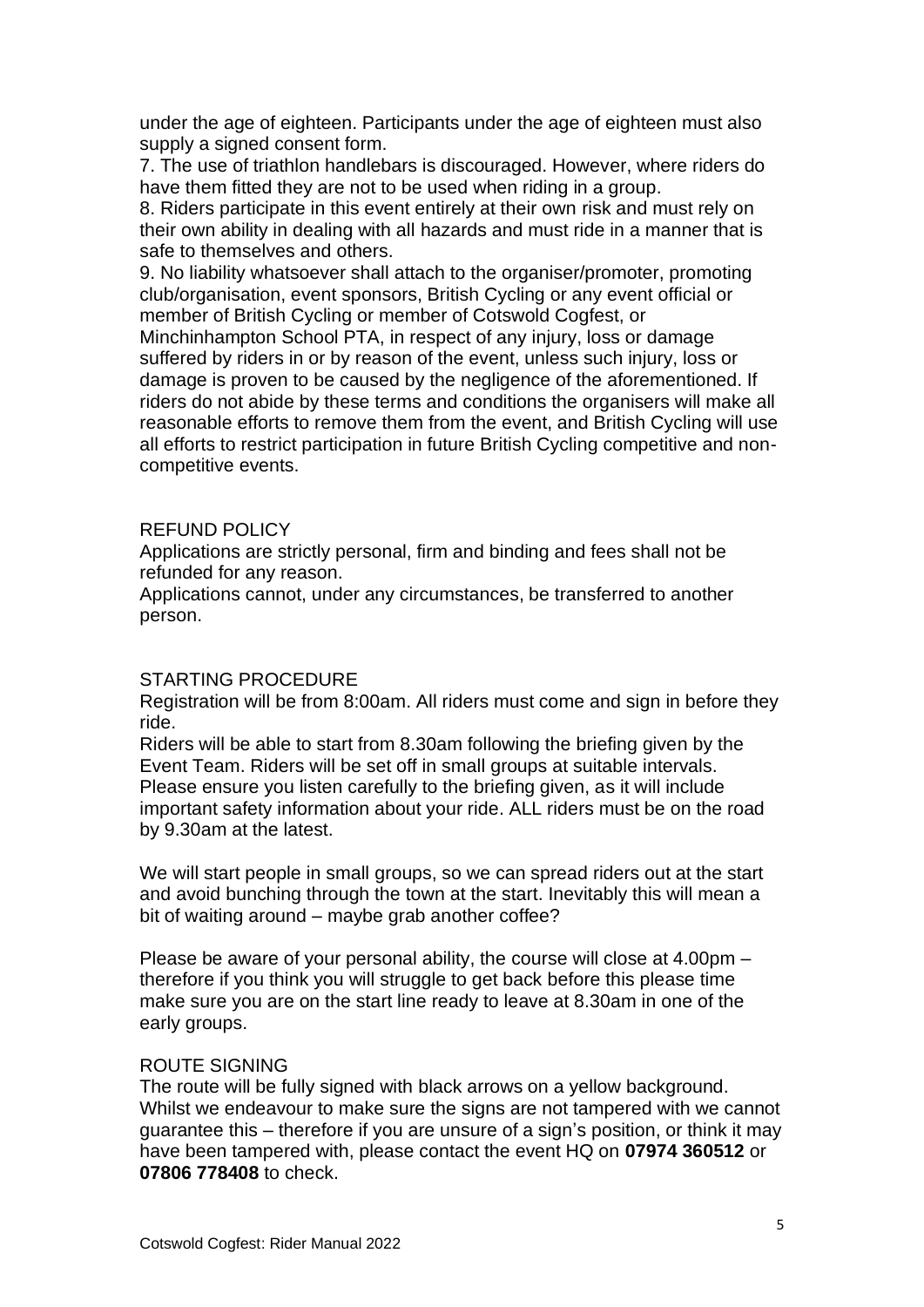There are three particular sections we want to draw your attention to, so you can take extra caution.

- The hill down to Cherington pond, after 2miles/3km. The road is fast, narrow and has potholes and gravel at the bottom. Please ride this very carefully, we will have extra signs out as a warning.
- The climb up into Cherington. Whilst this is not a long climb it is quite steep and comes very soon into the ride. If you want to push up – no shame in that – please can you keep to the LEFT, so those who want to ride can get past.
- The feed station is at The Crown Inn at Cerney Wick. The pub have always been very accommodating, which is generous of them. However, they are allowing camping in the field next to them, so the car park may have a variety of camper vans parked up. Please take care as you negotiate the car park to get to the cake.

The route split, between longer and shorter routes, is clearly marked, and is essentially at the main feed station. The location of the main feed station is clearly visible, being in the car park of The Crown Inn at Cerney Wick.

Route maps will be given to all riders during the morning sign-on, please ensure you carry this with you at all times.

If you are using a Garmin, or other GPS device and would like to download the routes onto your devices please use the following link:

<https://cotswoldcogfest.org/downloads/>

Some may think that there is not much climbing, but do be aware you are in the Cotswolds and when roads go up they can be steep, although not normally for very long.

#### **EMERGENCIES**

If you should witness an incident where a fellow participant or member of the public appear to need assistance we would urge you to stop and offer help. If a casualty requires hospital treatment, please call 999 first, followed by the event HQ to inform us of what is happening. The emergency services will need to know your location, if you have a bike computer recording the distance you can use it to work out where you are using the emergency route map provided – if you don't have a bike computer, stop another rider and ask them. If you have a GPS or Smart Phone, these can be used to identify your location.

Be prepared: if you have a smart phone you could use the 'What Three Words' app, [https://what3words.com/,](https://what3words.com/) so you can relay your exact location should it be required.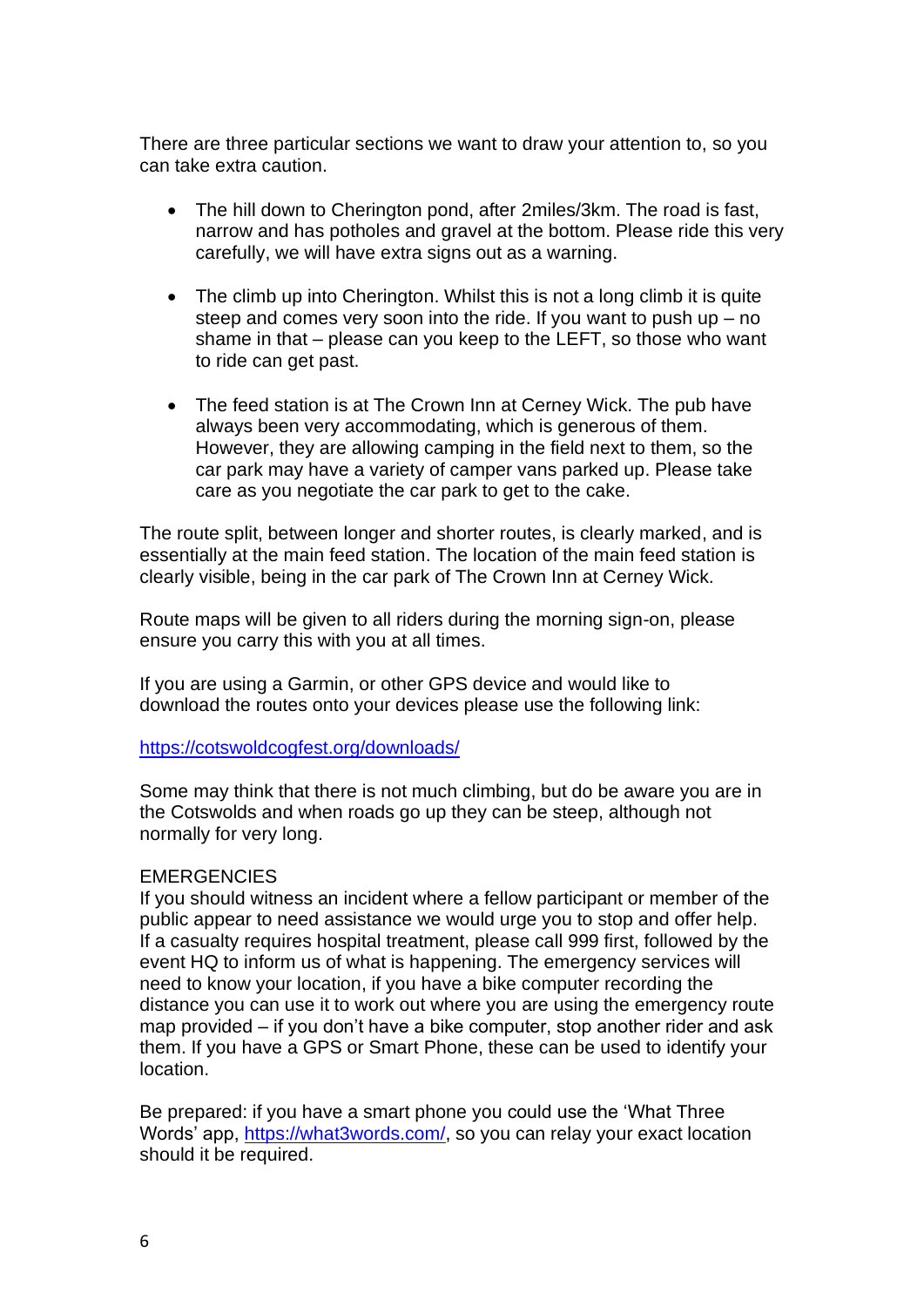#### MECHANICAL SUPPORT

Mechanical assistance is available for genuine emergencies. You should aim to be self-sufficient. Please carry your own spare inner tubes and a basic repair kit, that you know how to use. If you require genuine mechanical assistance please contact the event HQ using the emergency contact numbers, **07974 360512** or **07806 778408** who will try and arrange assistance for you. It would help immensely if you are able to work out where you are at the time! If you can get to the main feed station this would make things that bit easier.

It is your responsibility to ride with the kit you feel is appropriate to you. However, as a minimum we would recommend a full water bottle, a pump, spare inner tubes, tyre levers, puncture repair kit, energy bars/food, multi-tool, spare cash and credit card, mobile phone, waterproof top, gloves. It is likely to be warm on Sunday, please carry enough liquids with you. This GCN video might help, if you want some more guidance:

<https://www.youtube.com/watch?v=-1gv6Y5NSno>

#### FEED ZONES

There is one fully stocked feed station on the route.

30 mile / 50km route – there is the main feed station at approx. 17 miles 60 mile / 100km route – there is the main feed station at approx. 17 miles, the mobile feed station at approx. 31 miles and the main feed station (again), at 40 miles.

The fully stocked feed station is in the car park of The Crown pub in South Cerney. We are extremely grateful to Graham for letting us use his car park.

There will be a selection of food and drink available at the main feed station, along with toilet facilities. We will be running our fully-loaded, homemadecake-tastic feed station here.

The main feed station will close around 1:30pm.

The mobile feed station (only relevant to the 60 mile riders) will be around Quenington, and will have homemade cakes, water, bananas and jelly babies. There are NO toilet facilities at the mobile feed station. But from this point it's only 9 miles back to the main feed station.

#### TIMING

As you've probably noticed from the entry fee, we aren't in the league of the big retailer sportives, so a timing system is well out of our price range. If you have a Garmin, or similar timing device, you can use that. Maybe put it on Strava.

RESPECTFUL RIDING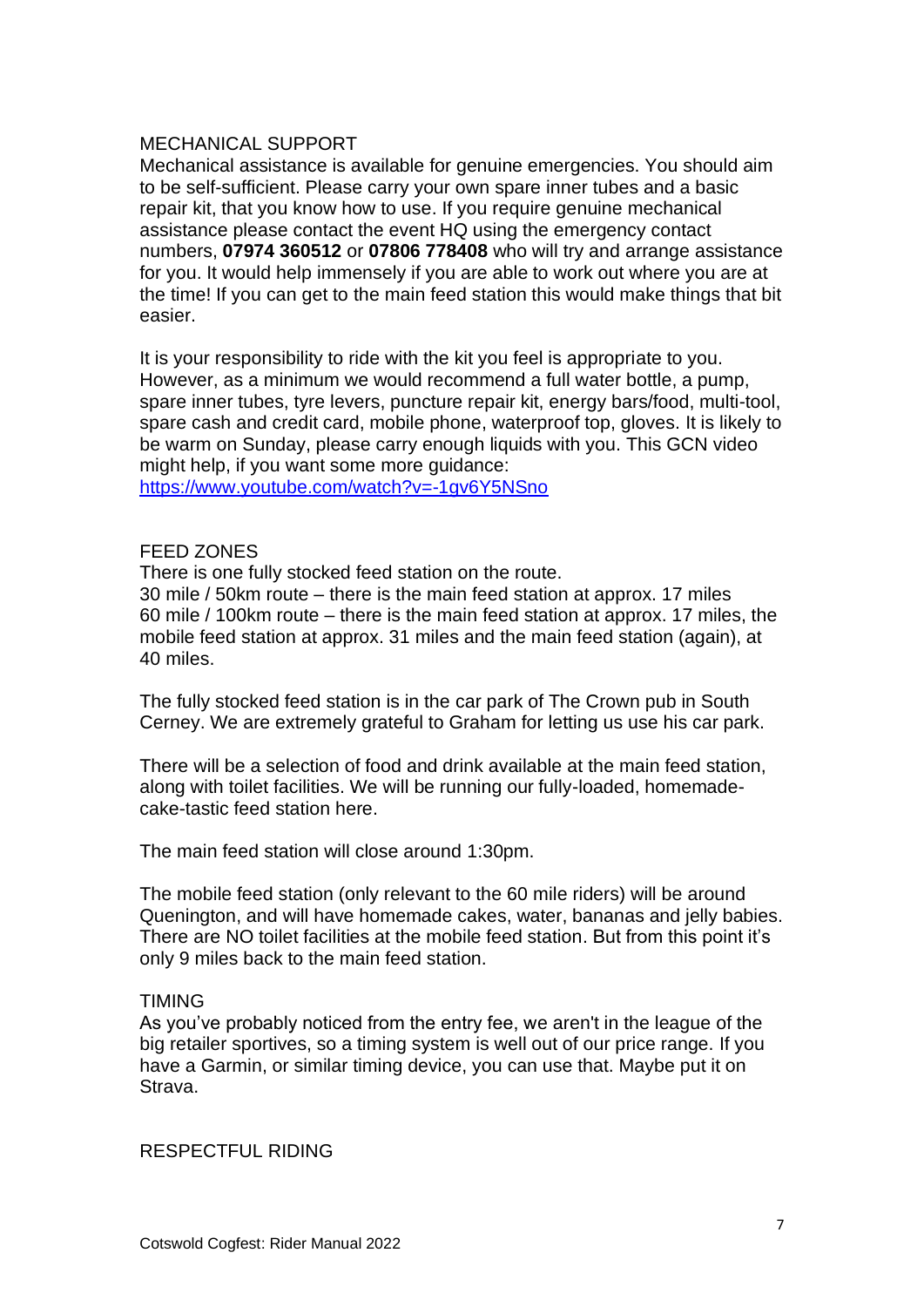Please respect the villages that you will be riding through and DO NOT use the side of the road, or gateways, as a toilet stop! Please ensure you use the bins provided at feed stations and DO NOT DROP LITTER. Further to this, there have been comments from certain Parish Councils where other cyclists (*not Cogfest riders, obviously*) have ignored rules of the road, specifically with regard to right-of-way priorities through certain villages. Please obey ALL rules of the road and be aware of specific road instructions through villages.

You will be crossing the A433, A429 and A417(twice). Please take extra care when crossing these potentially busier roads.

There are always other events happening locally (triathlons usually), but you should always take precautions when near other road users. Please remember to go slowly near horses, for example, and to let them know you are there. A simple shout of 'cyclists' does wonders for informing riders.

#### CUT OFF TIMES

Due to the nature and length of the course, and the need to get back to the event HQ before the 4.00pm closing time we will be operating cut off times along the route, based on the average speed of the riders.

#### FINISHING PROCEDURE

You must ensure you cross the finish line, and sign back in, so we know you have arrived back safely, and can confirm you have arrived.

If for any reason you do not complete the route, you must return to the event HQ so we know you are no longer out on the course.

POST RIDE REFRESHMENTS and ENTERTAINMENT When you have crossed the finish line, you should be feeling heroic. To celebrate, there will also be hot food and drink available for all to purchase.

Henry's mobile coffee shop be offering swanky artisan coffee. However, for the rest of us there is filter coffee and tea, along with bacon and vegetarian rolls – with bacon from Taylors the Butchers and rolls from Hobbs House Bakery. This is as well as the homemade cake and biscuits.

#### **Cotswold Cogfest on social media**

Web: www.cotswoldcogfest.org Twitter: @cotswoldcogfest Facebook: facebook.com/cotswoldcogfest

Whilst this is our sixth year, we're always glad for feedback good or bad (less glad about the bad, but we get it). We understand there seems to have been a strong rise in intolerance, partly due to the pandemic. But if you are able to articulate yourself in a polite manner, then please do let us know; if it's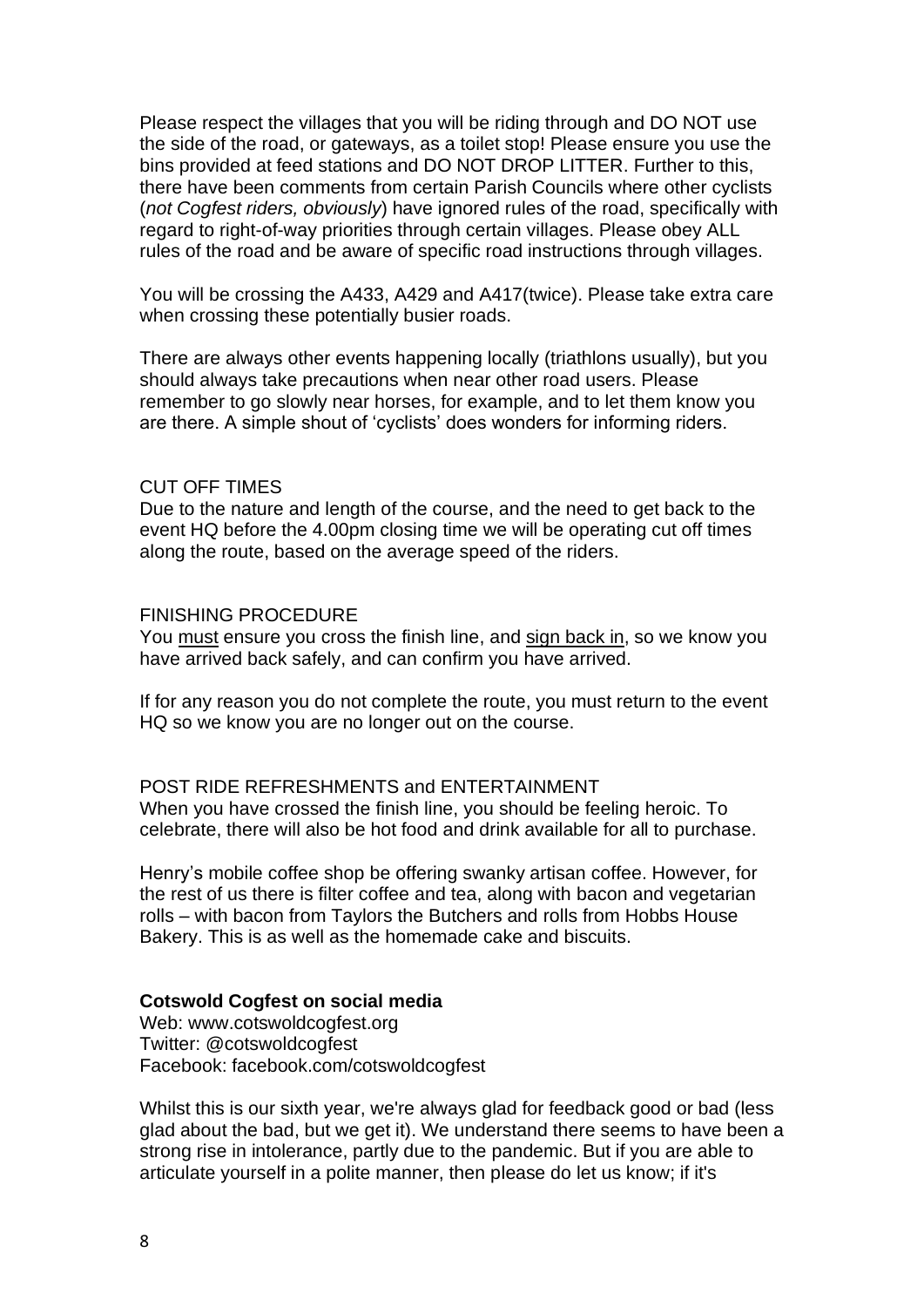something we need to put right there and then, we will do our best to achieve this. If it's something for next year, then please do come and tell us or email the team. We try hard to keep the costs down and the friendliness up at Cogfest, we recognise we don't always get it right, but no-one gets paid, but we're all in it together.